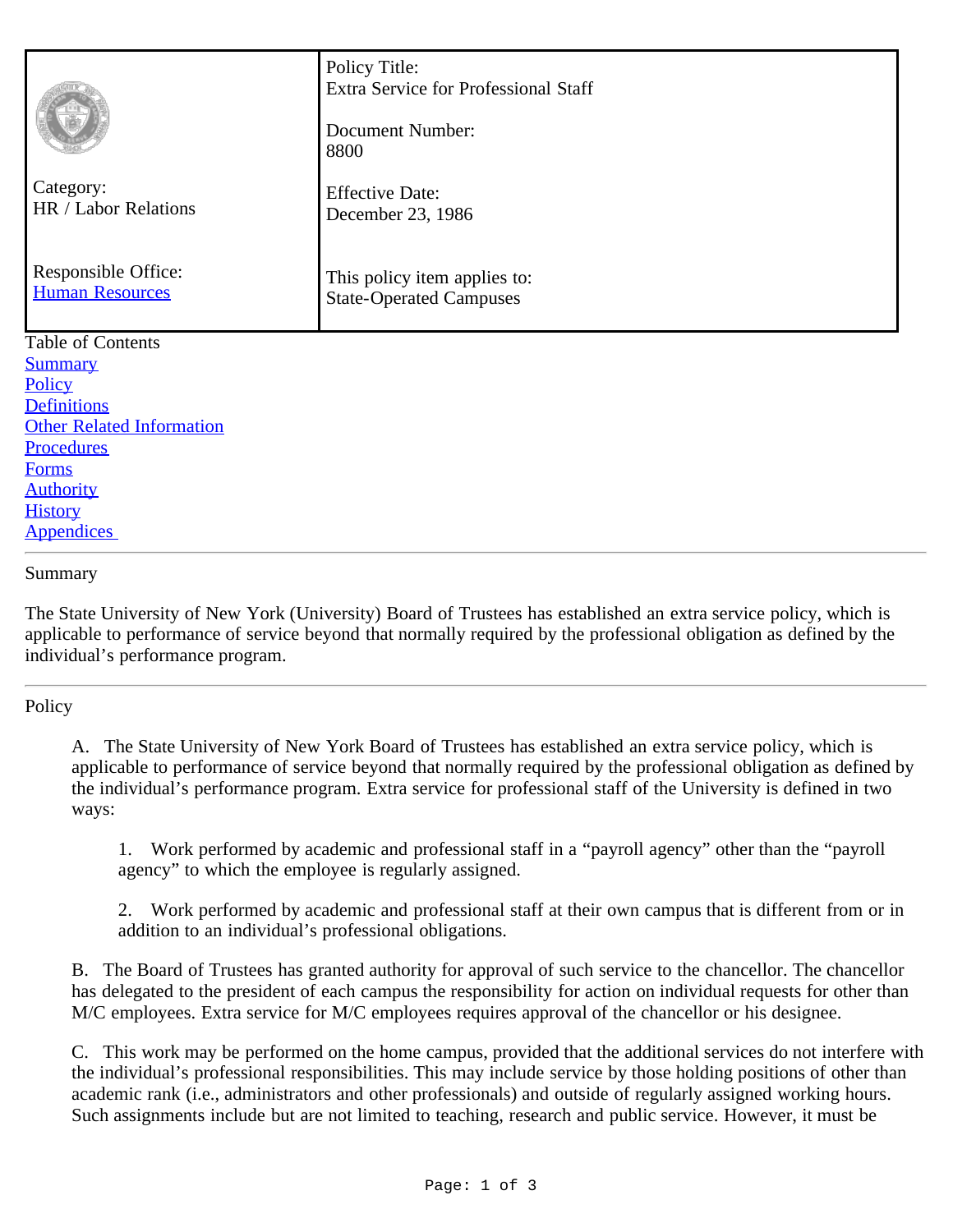clearly demonstrated that such research or other service exceeds that which is normally performed under the regular obligation. Additional compensation for research activities must be consistent with any policies of the grant sponsor.

D. Compensation for extra service is not to exceed an amount equal to twenty (20) percent of base annual salary in any academic or calendar year beginning July 1 or September 1, as appropriate.

E. Summer employment outside of the period of the academic year obligation does not constitute extra service. Compensation for such summer employment is covered by the University policy on Summer Session Appointment and Compensation Rates.

F. No employee may engage in other employment that interferes with the performance of the employee's professional obligation. No full-time employee of the University may assume another full-time position or obligation either within or without the University while receiving compensation from the University. Additionally, all extra service activities must conform to the ethical standards mandated by NYS Public Officers' Law § 74.

G. Written approval for extra service assignments must be obtained prior to the commencement of additional responsibilities. Extra service performed in advance of such approval will not be compensated.

<span id="page-1-0"></span>Definitions

**Payroll agency** – a campus, however an individual academic unit is not a payroll agency.

<span id="page-1-1"></span>Other Related Information

**[Summer Session Appointment and Compensation Rates](http://www.suny.edu/sunypp/lookup.cfm?lookup_id=420)** 

The following link to FindLaw's [New York State Laws](http://caselaw.lp.findlaw.com/nycodes/index.html) is provided for users' convenience; it is not the official site for the State of New York laws.

[NYS Public Officers' Law § 74](http://caselaw.lp.findlaw.com/nycodes/c94/a6.html) (Code of ethics.)

In case of questions, readers are advised to refer to the [New York State](http://public.leginfo.state.ny.us/menugetf.cgi?COMMONQUERY=LAWS) Legislature site for the menu of New York State [Consolidated](http://public.leginfo.state.ny.us/menugetf.cgi?COMMONQUERY=LAWS).

<span id="page-1-2"></span>Procedures

There are no procedures relevant to this policy.

<span id="page-1-3"></span>Forms

UP-6 Extra Service Approval Form SUNY-Managerial ([MSWord](https://www.suny.edu/media/suny/content-assets/documents/hr/UP-6,-12.14.doc)) ([PDF](https://www.suny.edu/media/suny/content-assets/documents/hr/UP-6,-12.14.pdf) )

UP-8 Extra Service Approval Form SUNY-UUP ([MSWord](https://www.suny.edu/media/suny/content-assets/documents/hr/UP-8,-4.15.doc)) (PDF)